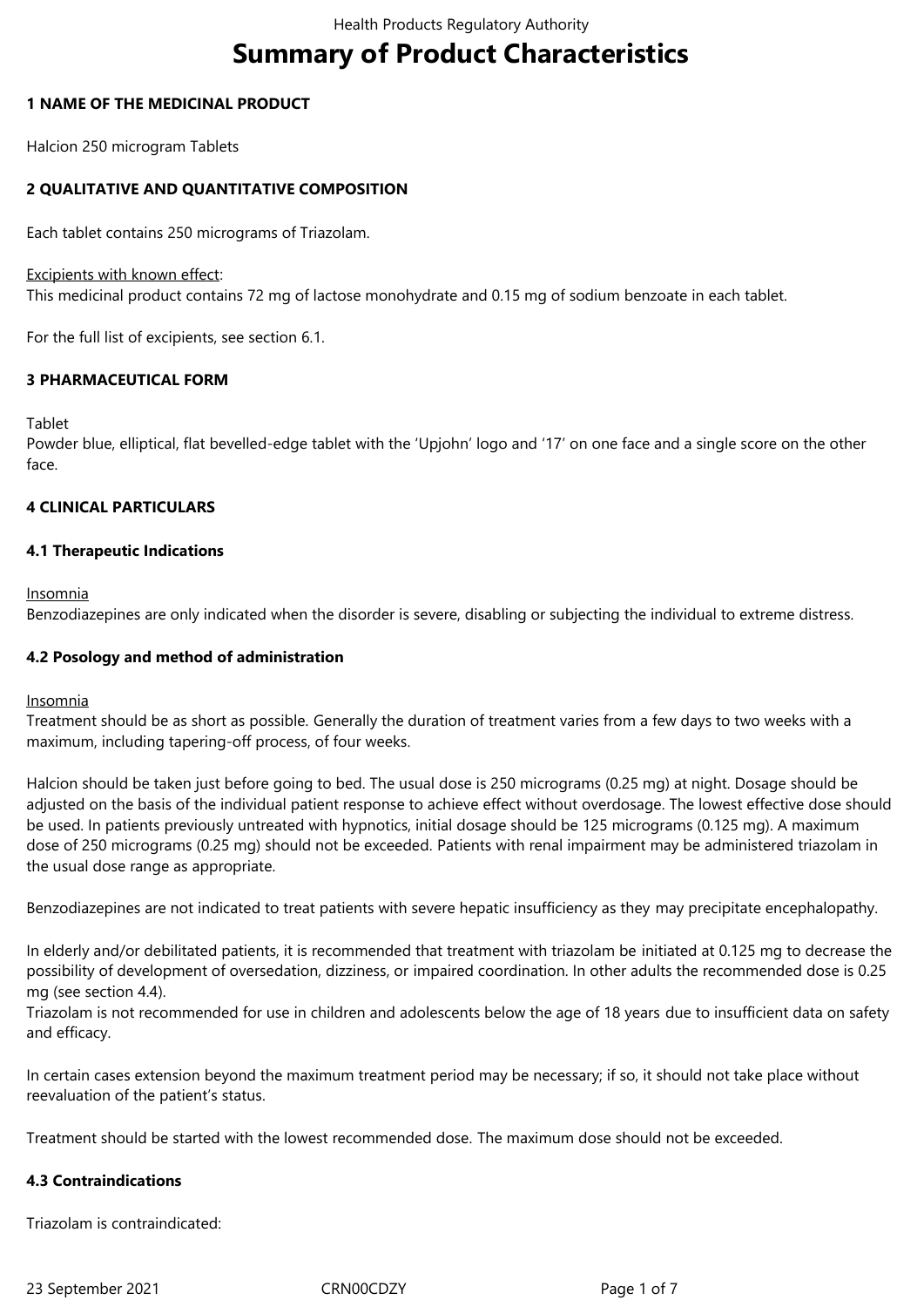#### Health Products Regulatory Authority

- In patients with a known hypersensitivity to benzodiazepines, triazolam or to any excipient of this medicine, listed in section 6.1.
- In patients with myasthenia gravis, severe respiratory insufficiency, sleep apnoea syndrome, severe hepatic insufficiency.
- When co-administered with strong CYP 3A inhibitors like ketoconazole, itraconazole, nefazodone, and efavirenz or HIV protease inhibitors (see section 4.5).

## **4.4 Special warnings and precautions for use**

Concomitant use of benzodiazepines and opioids may result in profound sedation, respiratory depression, coma, and death. Limit dosages and durations to the minimum required.

Caution must be used in treating patients with mild to moderate hepatic insufficiency. In patients with compromised respiratory function, respiratory depression and apnea have been reported infrequently.

Benzodiazepines produce an additive effect when co-administered with alcohol or other CNS depressants. Concomitant intake with alcohol is not recommended. Triazolam should be used with caution when combined with CNS depressants (see section 4.5).

Benzodiazepines should be used with extreme caution in patients with a history of alcohol or drug abuse.

### Tolerance

Some loss of efficacy to the hypnotic effects of benzodiazepines may develop after repeated use for a few weeks.

### Dependence

Use of benzodiazepines may lead to the development of physical and psychic dependence upon these products. The risk of dependence increases with dose and duration of treatment; it is also greater in patients with a history of alcohol or drug abuse.

Withdrawal symptoms: Once dependence has developed, abrupt termination of treatment will be accompanied by withdrawal symptoms. These may consist of headaches, muscle pain, extreme anxiety, tension, restlessness, confusion and irritability. In severe cases the following symptoms may occur: derealisation, depersonalisation, hyperacusis, numbness and tingling of the extremities, hypersensitivity to light, noise and physical contact, hallucinations or epileptic seizures.

Rebound insomnia: Rebound insomnia is a transient syndrome wherein the indication for treatment (insomnia) that led to treatment with a benzodiazepine recurs, with greater severity than at baseline, on withdrawal of treatment. It may be accompanied by other reactions including mood changes, anxiety or sleep disturbances and restlessness. Since the risk of withdrawal phenomena/rebound phenomena is greater after abrupt discontinuation of treatment, it is recommended that the dosage is decreased gradually.

### Duration of treatment

Triazolam should primarily be used for occasional short-term treatment of insomnia, for up to 7-10 days in general. Use for more than two weeks requires a complete re-evaluation of the patient.

It may be useful to inform the patient when treatment is started that it will be of limited duration and to explain precisely how the dosage will be progressively decreased. Moreover it is important that the patient should be aware of the possibility of rebound phenomena, thereby minimising anxiety over such symptoms should they occur while the medicinal product is being discontinued.

There are indications that, in the case of benzodiazepines with a short duration of action, withdrawal phenomena can become manifest within the dosage interval, especially when the dosage is high. When benzodiazepines with a long duration of action are being used it is important to warn against changing to a benzodiazepine with a short duration of action, as withdrawal symptoms may develop.

Although benzodiazepines are not depressogenic, they may be associated with mental depression, which may or may not be associated with ideas of suicide or actual suicide attempts. This occurs in a rare and unpredictable fashion. Therefore, triazolam should be used with caution and the prescription size should be limited in patients with signs and symptoms of a depressive disorder or suicidal tendencies.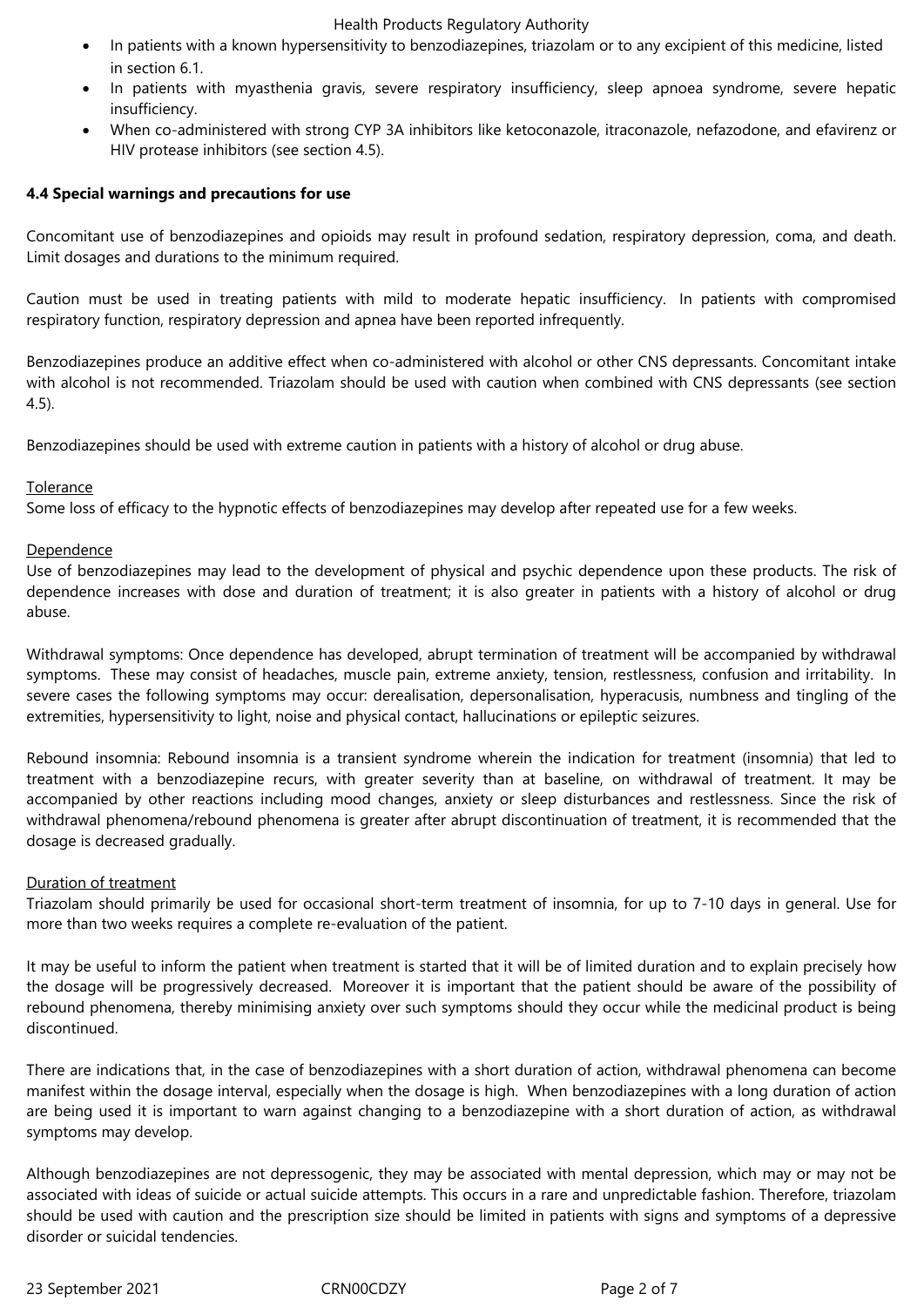#### Amnesia

Benzodiazepines may induce anterograde amnesia. The condition occurs most often several hours after ingesting the product and therefore to reduce the risk, patients should ensure that they will be able to have an uninterrupted sleep of 7-8 hours (see also section 4.8).

Caution must be used in elderly and debilitated patients.

In elderly and/or debilitated patients, it is recommended that treatment with triazolam be initiated at 0.125 mg to decrease the possibility of development of oversedation, dizziness, or impaired coordination. In other adults the recommended dose is 0.25 mg (see section 4.2).

Because triazolam can cause sedation (drowsiness, somnolence, dizziness, ataxia, and/or incoordination) and CNS depression, patients, particularly the elderly, are at higher risk of falls*.* 

### Paediatric population

Triazolam is not recommended for use in children and adolescents below the age of 18 years due to insufficient data on safety and efficacy.

### Psychiatric and paradoxical reactions

Reactions like restlessness, agitation, irritability, aggressiveness, delusion, rages, nightmares, hallucinations, psychoses, inappropriate behaviour and other adverse behavioural effects are known to occur when using benzodiazepines. Should this occur, use of the medicinal product should be discontinued. They are more likely to occur in children and the elderly.

### Specific patient groups

A lower dose is also recommended for patients with chronic respiratory insufficiency due to the risk of respiratory depression. Benzodiazepines are not indicated to treat patients with severe hepatic insufficiency as they may precipitate encephalopathy.

Benzodiazepines are not recommended for the primary treatment of psychotic illness.

Benzodiazepines should not be used alone to treat depression or anxiety associated with depression (suicide may be precipitated in such patients).

Benzodiazepines should be used with extreme caution in patients with a history of alcohol or drug abuse.

Complex sleep behavior-related events such as "sleep driving" (i.e. driving while not fully awake after ingestion of a sedative-hypnotic, with amnesia for the event) have been reported in patients who are not fully awake after taking a sedative-hypnotic, including triazolam. These and other complex sleep behavior-related events may occur with sedative-hypnotics, including triazolam, alone at therapeutic doses. The use of alcohol and other CNS depressants with sedative-hypnotics appears to increase the risk of such behaviors, as does the use of sedative-hypnotics at doses exceeding the maximum recommended dose. Due to the risk to the patient and the community, discontinuation of sedative-hypnotics should be strongly considered for patients who report such events (see section 4.8).

Severe anaphylactic and anaphylactoid reactions, including rare fatal cases of anaphylaxis, have been reported in patients receiving triazolam. Cases of angioedema involving the tongue, glottis, or larynx have been reported in patients after taking the first or subsequent doses of sedative-hypnotics, including triazolam (see section 4.8).

### Information about Excipients

Halcion contains lactose monohydrate (72 mg per tablet). Patients with rare hereditary problems of galactose intolerance, total lactase deficiency or glucose-galactose malabsorption should not take this medicine.

Halcion contains less than 1 mmol sodium (23 mg) per tablet, that is to say essentially 'sodium-free'.

Halcion contains sodium benzoate (see section 2). Benzoates may increase unconjugated bilirubin levels by displacing bilirubin from albumin, which may increase neonatal jaundice. Neonatal hyperbilirubinaemia may lead to kernicterus (non-conjugated bilirubin deposits in the brain tissue) and encephalopathy.

### **4.5 Interaction with other medicinal products and other forms of interactions**

Pharmacokinetic interactions can occur when triazolam is administered along with drugs that interfere with its metabolism. Compounds which inhibit certain hepatic enzymes (particularly cytochrome P4503A4) may increase the concentration of triazolam and enhance its activity.

23 September 2021 CRN00CDZY Page 3 of 7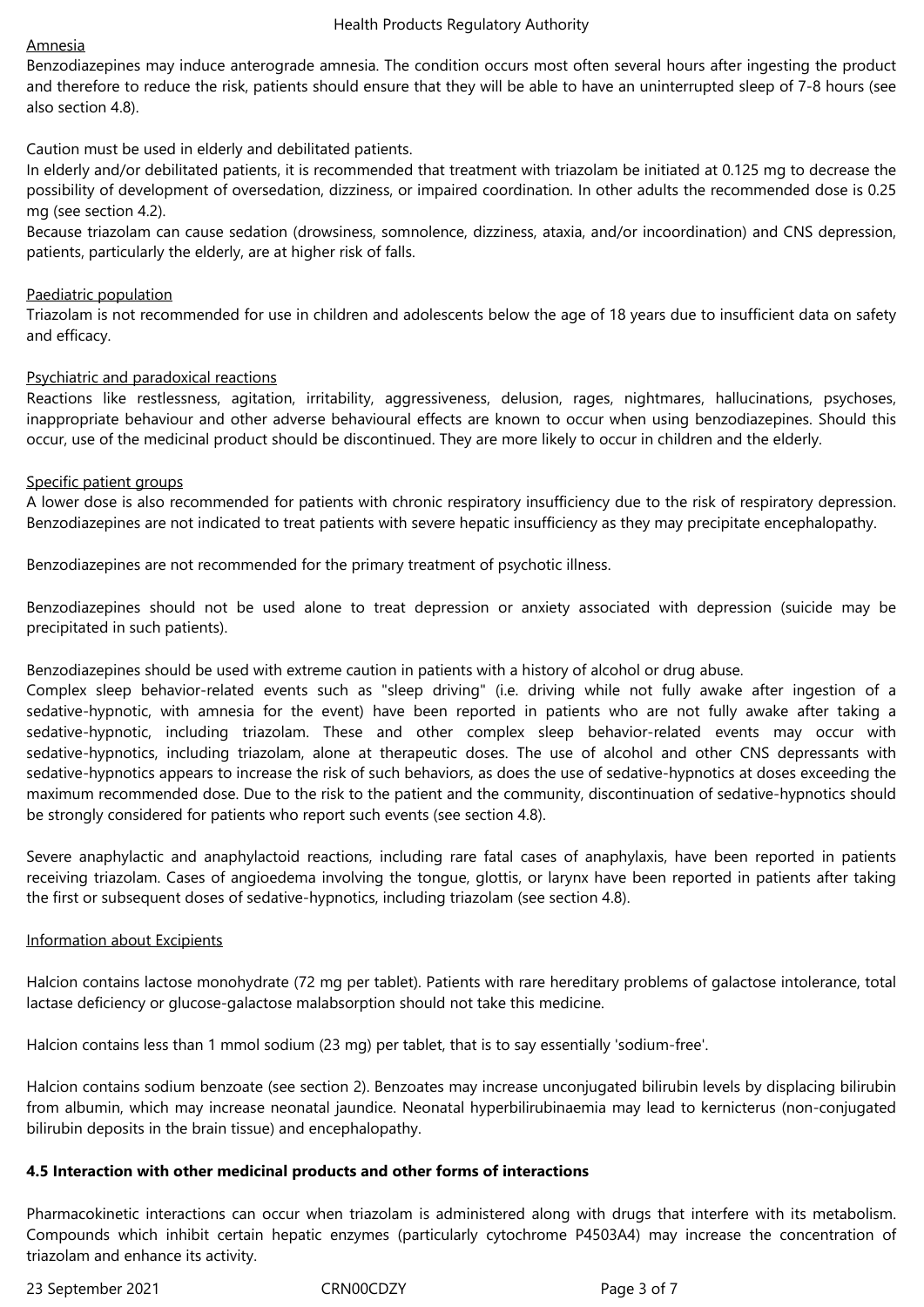Compounds that induce CYP3A4 may decrease the concentration of triazolam and diminish its activity.

Data from clinical studies with triazolam, in vitro studies with triazolam, and clinical studies with drugs metabolized similarly to triazolam provide evidence for varying degrees of interaction and possible interaction with triazolam for a number of drugs. Based on the degree of interaction and the type of data available, the following recommendations are made:

- The co-administration of triazolam with strong CYP 3A inhibitors like ketoconazole, itraconazole, and nefazodone is contraindicated.
- Interactions involving HIV protease inhibitors (eg, ritonavir) and triazolam are complex and time dependent. Short-term low doses of ritonavir resulted in a large impairment of triazolam clearance (less than 4% of the control values), prolonged its elimination half-life and enhanced clinical effects. The co-administration of triazolam with HIV protease inhibitors is contraindicated (see section 4.3).
- The co-administration of triazolam with other azole-type antifungals is not recommended.
- Caution and consideration of dose reduction is recommended when triazolam is coadministered with cimetidine or macrolide antibiotics such as erythromycin, clarithromycin, and troleandomycin.
- Caution is recommended when triazolam is co-administered with isoniazid, fluvoxamine, sertraline, paroxetine, diltiazem, and verapamil.
- Oral contraceptives and imatinib may lead to enhanced clinical effects of triazolam due to the inhibition of the CYP3A4 isoenzyme. Caution is therefore recommended in case of concomitant use with triazolam.
- Rifampicin and carbamazepin cause CYP3A4 induction. Therefore, the effect of triazolam may be diminished significantly during therapy with rifampicin or carbamazepin.
- Efavirenz inhibits the oxidative metabolism of triazolam and may cause life-threatening effects, such as prolonged sedation ad respiratory depression. As a precaution, concomitant treatment is therefore contraindicated.
- Aprepitant: enhancement of the clinical effects may occur in cases of concomitant use with triazolam due to the inhibition of the enzyme CYP3A4. This interaction may require a dose-reduction of triazolam.
- Benzodiazepines produce an additive CNS depressant effect, including respiratory depression, when co-administered with opioids, alcohol or other CNS depressants (see section 4.4). Concomitant intake with alcohol is not recommended. Triazolam should be used with caution when combined with CNS depressants. Enhancement of the central depressive effect may occur in cases of concomitant use with antipsychotics (neuroleptics), hypnotics, anxiolytics/sedatives, antidepressant agents, narcotic analgesics, anti-epileptic products, anaesthetics and sedative antihistamines. In the case of narcotic analgesics enhancement of the euphoria may also occur leading to an increase in psychic dependence. (See section 4.4).
- Increased bioavailability of triazolam has been shown when taken concomitantly with grapefruit juice*.*

# **4.6 Fertility, pregnancy and lactation**

The data concerning teratogenicity and effects on postnatal development and behavior following benzodiazepine treatment are inconsistent. There is evidence from some early studies with other members of the benzodiazepine class that in utero exposure may be associated with malformations. Later studies with the benzodiazepine class of drugs have provided no clear evidence of any type of defect. Infants exposed to benzodiazepines during late third trimester of pregnancy or during labor have been reported to exhibit either the floppy infant syndrome or neonatal withdrawal symptoms. If triazolam is used during pregnancy, or if the patient becomes pregnant while taking triazolam, the patient should be apprised of the potential hazard to the foetus. Triazolam should not be used by nursing mothers.

### **4.7 Effects on ability to drive and use machines**

Triazolam can have a major influence on the ability to drive and operate machines. Patients should be advised not to drive or operate machinery during treatment until it has been established that they are not affected by daytime drowsiness or dizziness. If insufficient sleep duration occurs, the likelihood of impaired alertness may be increased (see also section 4.4).

### **4.8 Undesirable effects**

### *Table 1: Adverse Reactions*

Frequency of adverse reactions observed from placebo-controlled clinical trials and post-marketing experience frequency 'Not known.

| <b>Very Common</b> | Common | Uncommon  | Rare | Very rare | <b>Not Known</b> |
|--------------------|--------|-----------|------|-----------|------------------|
| 23 September 2021  |        | CRN00CDZY |      |           | Page 4 of 7      |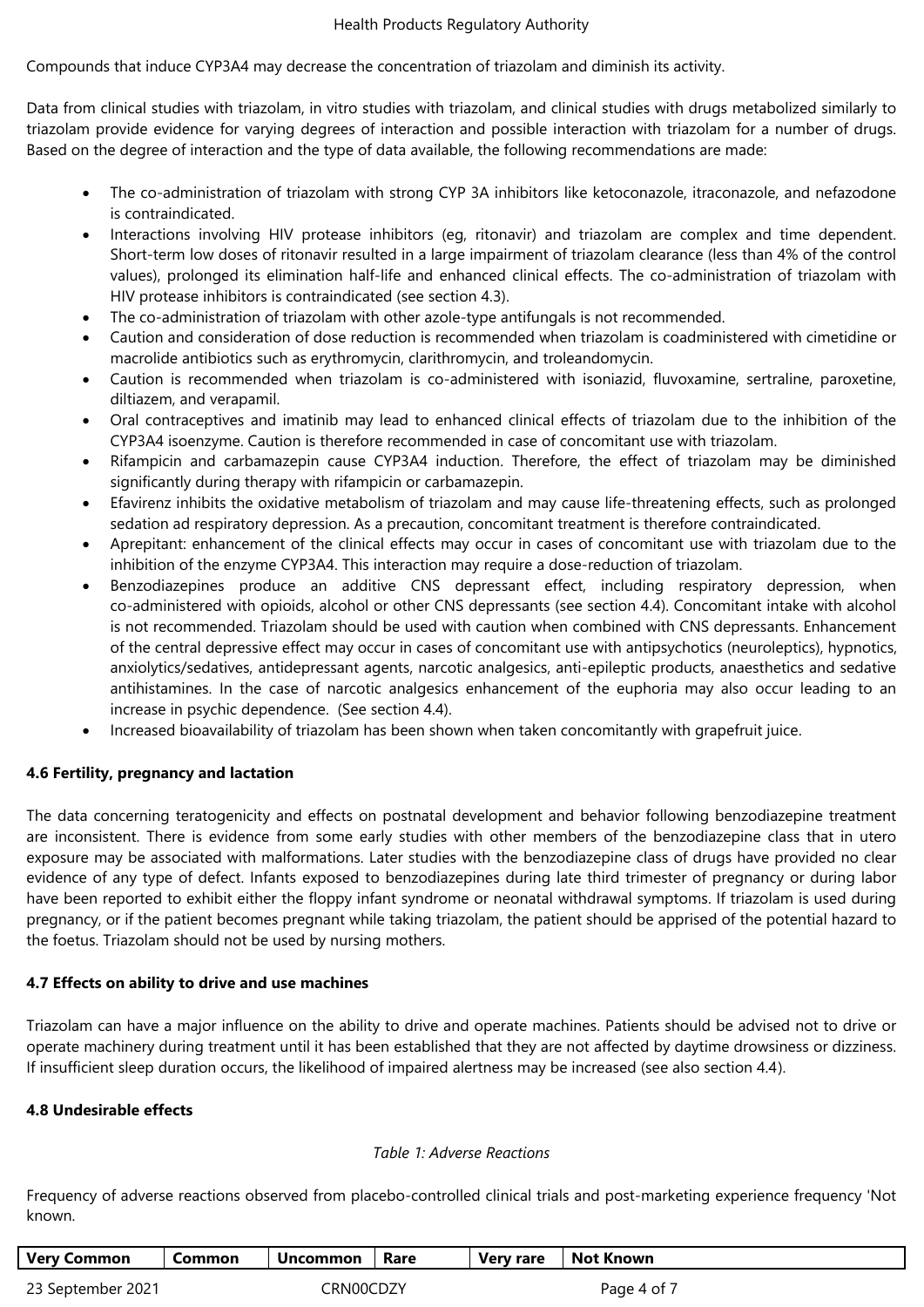|                                                 | <del>טו <i>ן</i>ו &gt;</del>                     | וטטו <i>ו</i> ו                    | < 1/1000   |                                                                                                                                                                                                    |  |  |  |
|-------------------------------------------------|--------------------------------------------------|------------------------------------|------------|----------------------------------------------------------------------------------------------------------------------------------------------------------------------------------------------------|--|--|--|
| Immune system disorders                         |                                                  |                                    |            |                                                                                                                                                                                                    |  |  |  |
|                                                 |                                                  |                                    |            | Anaphylactic shock, Anaphylactoid reaction,<br>Angioedema, Allergic oedema, Hypersensitivity,<br>(see section 4.4)                                                                                 |  |  |  |
| Psychiatric Disorders                           |                                                  |                                    |            |                                                                                                                                                                                                    |  |  |  |
|                                                 |                                                  | Confusional<br>state,<br>Insomnia* |            | Aggression, Hallucination, Somnambulism,<br>Anterograde amnesia, Restlessness, Agitation,<br>Irritability, Delusion, Rages, Nightmares,<br>Psychoses, Inappropriate behaviour (see<br>section 4.4) |  |  |  |
| Nervous System Disorders                        |                                                  |                                    |            |                                                                                                                                                                                                    |  |  |  |
|                                                 | Somnolence,<br>Dizziness,<br>Ataxia,<br>Headache | Memory<br>impairment               |            | Syncope, Sedation, Depressed level of<br>consciousness, Speech disorder, Disturbance in<br>attention, Dysgeusia                                                                                    |  |  |  |
| <b>Eye Disorders</b>                            |                                                  |                                    |            |                                                                                                                                                                                                    |  |  |  |
|                                                 |                                                  | Visual<br>impairment               |            |                                                                                                                                                                                                    |  |  |  |
| Respiratory, thoracic and mediastinal disorders |                                                  |                                    |            |                                                                                                                                                                                                    |  |  |  |
|                                                 |                                                  |                                    |            | In patients with compromised respiratory<br>function: Respiratory depression                                                                                                                       |  |  |  |
| Skin and subcutaneous tissue disorders          |                                                  |                                    |            |                                                                                                                                                                                                    |  |  |  |
|                                                 |                                                  |                                    | Rash       |                                                                                                                                                                                                    |  |  |  |
| Musculoskeletal and connective tissue disorders |                                                  |                                    |            |                                                                                                                                                                                                    |  |  |  |
|                                                 |                                                  |                                    | Myasthenia |                                                                                                                                                                                                    |  |  |  |
| Reproductive system and breast disorders        |                                                  |                                    |            |                                                                                                                                                                                                    |  |  |  |
|                                                 |                                                  |                                    |            | Change in libido                                                                                                                                                                                   |  |  |  |
| Injury, poisoning and procedural complications  |                                                  |                                    |            |                                                                                                                                                                                                    |  |  |  |
|                                                 |                                                  |                                    |            | Fall                                                                                                                                                                                               |  |  |  |

*\* these adverse reactions also occurred in post-marketing experience.*

Reporting reactions of suspected adverse reactions reactions Reporting suspected adverse reactions after authorisation of the medicinal product is important. It allows continued monitoring of the benefit/risk balance of the medicinal product. Healthcare professionals are asked to report any suspected adverse reactions via HPRA Pharmacovigilance, Earlsfort Terrace, IRL - Dublin 2; Tel: +353 1 6764971; Fax: +353 1 6762517; Website: www.hpra.ie; E-mail: medsafety@hpra.ie.

### **4.9 Overdose**

Symptoms of [overdo](http://www.hpra.ie/)se with [triazolam](mailto:medsafety@hpra.ie) are extensions of its pharmacological action and include drowsiness, slurred speech, motor in coordination, coma, and respiratory depression. Serious sequelae are rare unless other drugs and/or ethanol are concomitantly ingested. In the management of overdose with any medicinal product, it should be borne in mind that multiple agents may have been taken. Treatment of overdosage is primarily supportive of respiratory and cardiovascular function. The value of dialysis has not been determined. Flumazenil may be used as an adjunct to the management of respiratory and cardiovascular function associated with overdose.

Following overdose with any medicinal product, vomiting should be induced (within one hour) if the patient is conscious or gastric lavage undertaken with the airway protected if the patient is unconscious. If there is no advantage in emptying the stomach, activated charcoal should be given to reduce absorption.

### **5 PHARMACOLOGICAL PROPERTIES**

### **5.1 Pharmacodynamic properties**

Pharmacotherapeutic group: Benzodiazepine derivatives, ATC code: N05CD05

23 September 2021 CRN00CDZY Page 5 of 7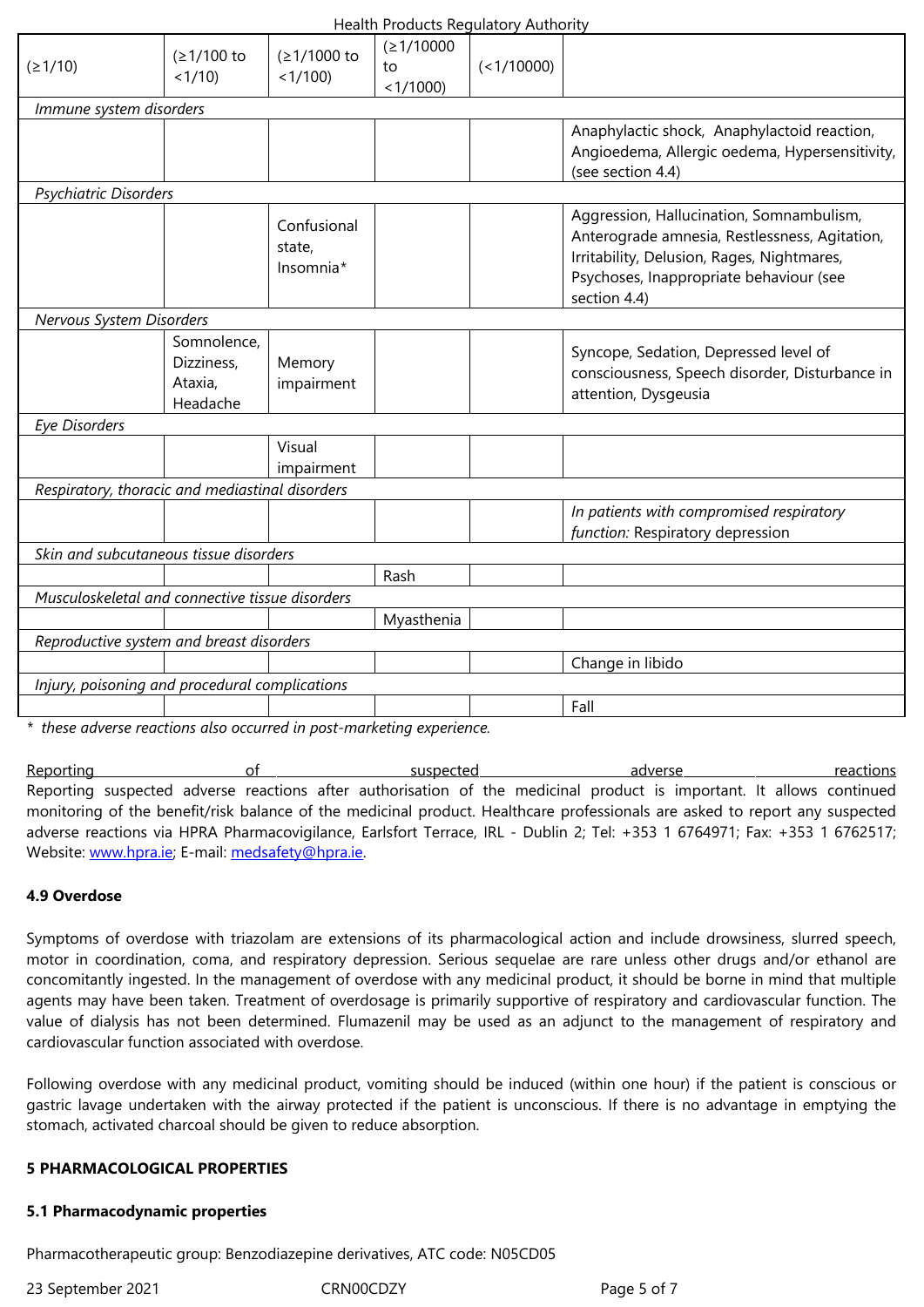Triazolam is a short-acting benzodiazepine with anticonvulsant anxiolytic, sedative, muscle relaxant and amnesic properties. It is used as a hypnotic in the short-term management of insomnia.

## **5.2 Pharmacokinetic properties**

Triazolam is rapidly and nearly completely absorbed from the gastro-intestinal tract; peak plasma concentrations being achieved within 2 hours of administration by mouth.

Triazolam has a short plasma elimination half-life ranging from 1.5 to 5.5 hours. It is reported to be about 89% bound to plasma proteins. Triazolam undergoes hydroxylation in the liver and is excreted in the urine mainly in the form of its conjugated metabolites with only small amounts appearing unchanged.

## **5.3 Preclinical safety data**

## **Carcinogenesis**

No evidence of carcinogenic potential was observed in rats or mice during 24-month studies with triazolam at doses greater than or equal to 800 times the maximum human daily dose of 0.5 mg.

### **Mutagenesis**

Triazolam was not mutagenic in the in vitro Ames bacterial reverse mutation assay, and no DNA damage was observed in an in vitro alkaline elution assay in Chinese hamster lung fibroblast cells.

#### Impairment of Fertility

In a one generation reproduction study, rats were administered triazolam in the diet at doses up to 5 mg/kg/day (greater than or equal to 100 times the maximum daily human dose). Female rats were dosed for 14 days before cohabitation, during gestation, and until 21 days post-parturition, and males were dosed for 60 days before cohabitation. There were no effects on mating or fertility at any dose.

### **6 PHARMACEUTICAL PARTICULARS**

### **6.1 List of excipients**

Maize starch Lactose monohydrate Microcrystalline cellulose Colloidal anhydrous silica Docusate sodium Sodium benzoate Magnesium stearate Indigo Carmine (E132).

### **6.2 Incompatibilities**

Not applicable.

### **6.3 Shelf life**

4 years.

### **6.4 Special precautions for storage**

Do not store above 25ºC. Keep the blister in the outer carton. Store in the original package.

### **6.5 Nature and contents of container**

PVC/A1 foil blister strips: pack sizes: 30 tablets.

23 September 2021 CRN00CDZY Page 6 of 7